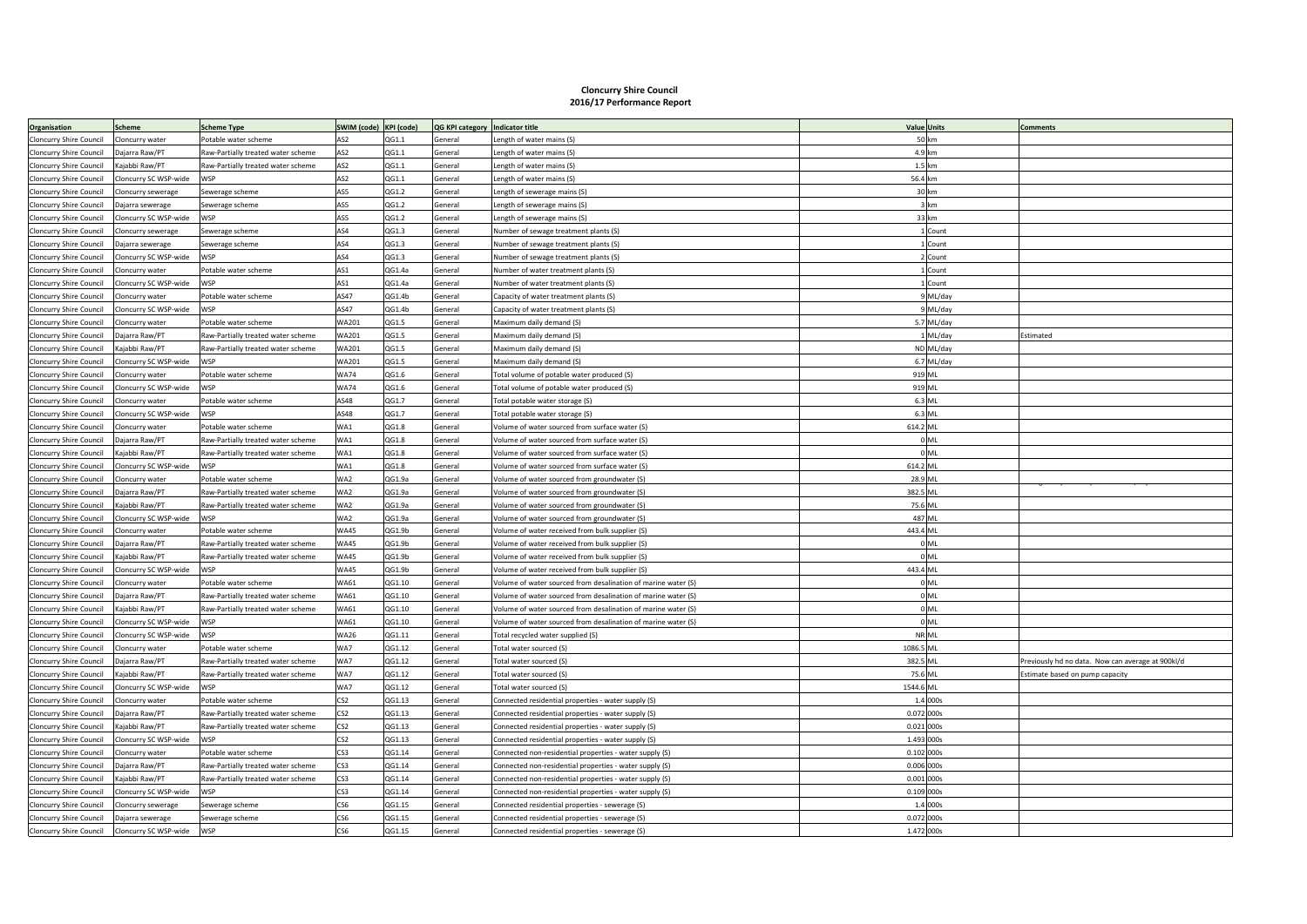| Cloncurry Shire Council        | Cloncurry sewerage    | Sewerage scheme                    | CS7          | QG1.16  | General               | Connected non-residential properties - sewerage (S)                             | 0.019 000s       |
|--------------------------------|-----------------------|------------------------------------|--------------|---------|-----------------------|---------------------------------------------------------------------------------|------------------|
| Cloncurry Shire Council        | Dajarra sewerage      | Sewerage scheme                    | CS7          | QG1.16  | General               | Connected non-residential properties - sewerage (S)                             | 0.006 000s       |
| Cloncurry Shire Council        | Cloncurry SC WSP-wide | <b>WSP</b>                         | CS7          | QG1.16  | General               | Connected non-residential properties - sewerage (S)                             | 0.025 000s       |
| Cloncurry Shire Council        | Cloncurry water       | Potable water scheme               | WA202        | QG1.17a | General               | Volume of potable water supplied - residential (S)                              | 919 ML           |
| Cloncurry Shire Council        | Cloncurry SC WSP-wide | <b>WSP</b>                         | WA202        | QG1.17a | General               | Volume of potable water supplied - residential (S)                              | 919 ML           |
| <b>Cloncurry Shire Council</b> | Dajarra Raw/PT        |                                    | <b>WA204</b> | QG1.17b | General               |                                                                                 | 382.5 ML         |
|                                |                       | Raw-Partially treated water scheme |              |         |                       | Volume of non-potable water supplied - residential (S)                          |                  |
| Cloncurry Shire Council        | Kajabbi Raw/PT        | Raw-Partially treated water scheme | <b>WA204</b> | QG1.17b | General               | Volume of non-potable water supplied - residential (S)                          | MD ML            |
| Cloncurry Shire Council        | Cloncurry SC WSP-wide | <b>WSP</b>                         | <b>WA204</b> | QG1.17b | General               | Volume of non-potable water supplied - residential (S)                          | 382.5 ML         |
| Cloncurry Shire Council        | Cloncurry water       | Potable water scheme               | WA203        | QG1.18a | General               | Volume of potable water supplied - commercial, municipal and industrial (S)     | MD ML            |
| Cloncurry Shire Council        | Cloncurry SC WSP-wide | <b>WSP</b>                         | WA203        | QG1.18a | General               | Volume of potable water supplied - commercial, municipal and industrial (S)     | <b>MD ML</b>     |
| Cloncurry Shire Council        | Dajarra Raw/PT        | Raw-Partially treated water scheme | <b>WA205</b> | QG1.18b | General               | Volume of non-potable water supplied - commercial, municipal and industrial (S) | MD ML            |
| Cloncurry Shire Council        | Kajabbi Raw/PT        | Raw-Partially treated water scheme | <b>WA205</b> | QG1.18b | General               | Volume of non-potable water supplied - commercial, municipal and industrial (S) | MD ML            |
| Cloncurry Shire Council        | Cloncurry SC WSP-wide | <b>WSP</b>                         | <b>WA205</b> | QG1.18b | General               | Volume of non-potable water supplied - commercial, municipal and industrial (S) | MD ML            |
| Cloncurry Shire Council        | Cloncurry water       | Potable water scheme               | <b>WA36</b>  | QG1.19  | General               | Volume of potable non-revenue water (S)                                         | 0 <sub>ML</sub>  |
| Cloncurry Shire Council        | Cloncurry SC WSP-wide | <b>WSP</b>                         | <b>WA36</b>  | QG1.19  | General               | Volume of potable non-revenue water (S)                                         | OML              |
| Cloncurry Shire Council        | Cloncurry SC WSP-wide | <b>WSP</b>                         | WF1          | QG1.20  | General               | Total Full-Time Equivalent water and sewerage services employees (W)            | 6 FTEs           |
| Cloncurry Shire Council        | Cloncurry water       | Potable water scheme               | WS1          | QG2.1   | <b>Water Security</b> | Months of supply remaining at end of reporting period (30 June) (S)             | 18 months        |
| Cloncurry Shire Council        | Dajarra Raw/PT        | Raw-Partially treated water scheme | WS1          | QG2.1   | <b>Water Security</b> | Months of supply remaining at end of reporting period (30 June) (S)             | 18 months        |
| Cloncurry Shire Council        | Kajabbi Raw/PT        | Raw-Partially treated water scheme | WS1          | QG2.1   | <b>Water Security</b> | Months of supply remaining at end of reporting period (30 June) (S)             | 10 months        |
| Cloncurry Shire Council        | Cloncurry SC WSP-wide | <b>WSP</b>                         | WS1          | QG2.1   | <b>Water Security</b> | Months of supply remaining at end of reporting period (30 June) (S)             | 18 months        |
| Cloncurry Shire Council        | Cloncurry water       | Potable water scheme               | WS2          | QG2.2   | <b>Water Security</b> | Anticipated capacity to meet demand for next reporting year (at QG 2.4) (S)     | ok ok/not ok     |
| Cloncurry Shire Council        | Dajarra Raw/PT        | Raw-Partially treated water scheme | WS2          | QG2.2   | <b>Water Security</b> | Anticipated capacity to meet demand for next reporting year (at QG 2.4) (S)     | ok ok/not ok     |
| Cloncurry Shire Council        | Kajabbi Raw/PT        | Raw-Partially treated water scheme | WS2          | QG2.2   | <b>Water Security</b> | Anticipated capacity to meet demand for next reporting year (at QG 2.4) (S)     | ok ok/not ok     |
| Cloncurry Shire Council        | Cloncurry SC WSP-wide | <b>WSP</b>                         | WS2          | QG2.2   | <b>Water Security</b> | Anticipated capacity to meet demand for next reporting year (at QG 2.4) (S)     | ok ok/not ok     |
| Cloncurry Shire Council        | Cloncurry water       | Potable water scheme               | WS3          | QG2.3   | <b>Water Security</b> | vailable contingency supplies (S)                                               | yes yes/no       |
| Cloncurry Shire Council        | Dajarra Raw/PT        | Raw-Partially treated water scheme | WS3          | QG2.3   | <b>Water Security</b> | Available contingency supplies (S)                                              | yes yes/no       |
|                                |                       |                                    |              |         |                       |                                                                                 |                  |
| Cloncurry Shire Council        | Kajabbi Raw/PT        | Raw-Partially treated water scheme | WS3          | QG2.3   | <b>Water Security</b> | Available contingency supplies (S)                                              | yes yes/no       |
| Cloncurry Shire Council        | Cloncurry SC WSP-wide | <b>WSP</b>                         | WS3          | QG2.3   | <b>Water Security</b> | vailable contingency supplies (S)                                               | yes yes/no       |
| Cloncurry Shire Council        | Cloncurry water       | Potable water scheme               | WS4          | QG2.4   | <b>Water Security</b> | Total anticipated water demand for next reporting year (S)                      | 1200 ML          |
| Cloncurry Shire Council        | Dajarra Raw/PT        | Raw-Partially treated water scheme | WS4          | QG2.4   | <b>Water Security</b> | 'otal anticipated water demand for next reporting year (S)                      | 400 ML           |
| Cloncurry Shire Council        | Kajabbi Raw/PT        | Raw-Partially treated water scheme | WS4          | QG2.4   | <b>Water Security</b> | Total anticipated water demand for next reporting year (S)                      | 20 ML            |
| Cloncurry Shire Council        | Cloncurry SC WSP-wide | <b>WSP</b>                         | WS4          | QG2.4   | <b>Water Security</b> | 'otal anticipated water demand for next reporting year (S)                      | 1620 ML          |
| Cloncurry Shire Council        | Cloncurry water       | Potable water scheme               | WS5          | QG2.5   | <b>Water Security</b> | 'otal anticipated annual water demand in five years' time (S)                   | 1200 ML          |
| Cloncurry Shire Council        | Dajarra Raw/PT        | Raw-Partially treated water scheme | WS5          | QG2.5   | <b>Water Security</b> | 'otal anticipated annual water demand in five years' time (S)                   | 400 ML           |
| Cloncurry Shire Council        | Kajabbi Raw/PT        | Raw-Partially treated water scheme | WS5          | QG2.5   | <b>Water Security</b> | Total anticipated annual water demand in five years' time (S)                   | <b>20 ML</b>     |
| Cloncurry Shire Council        | Cloncurry SC WSP-wide | <b>WSP</b>                         | WS5          | QG2.5   | <b>Water Security</b> | Total anticipated annual water demand in five years' time (S)                   | 1620 ML          |
| Cloncurry Shire Council        | Cloncurry water       | Potable water scheme               | WS6          | QG2.6   | <b>Water Security</b> | Anticipated capacity to meet demand in 5 years' time (at QG 2.5) (S)            | ok ok/not ok     |
| Cloncurry Shire Council        | Dajarra Raw/PT        | Raw-Partially treated water scheme | WS6          | QG2.6   | <b>Water Security</b> | Anticipated capacity to meet demand in 5 years' time (at QG 2.5) (S)            | ok ok/not ok     |
| Cloncurry Shire Council        | Kajabbi Raw/PT        | Raw-Partially treated water scheme | WS6          | QG2.6   | <b>Water Security</b> | Anticipated capacity to meet demand in 5 years' time (at QG 2.5) (S)            | ok ok/not ok     |
| Cloncurry Shire Council        | Cloncurry SC WSP-wide | <b>WSP</b>                         | WS6          | QG2.6   | <b>Water Security</b> | Anticipated capacity to meet demand in 5 years' time (at QG 2.5) (S)            | ok ok/not ok     |
| Cloncurry Shire Council        | Cloncurry water       | Potable water scheme               | WS7          | QG2.7   | <b>Water Security</b> | Planned supply system response (S)                                              | NR yes/no        |
| Cloncurry Shire Council        | Dajarra Raw/PT        | Raw-Partially treated water scheme | WS7          | QG2.7   | <b>Water Security</b> | Planned supply system response (S)                                              | NR yes/no        |
| Cloncurry Shire Council        | Kajabbi Raw/PT        | Raw-Partially treated water scheme | WS7          | QG2.7   | <b>Water Security</b> | Planned supply system response (S)                                              | NR yes/no        |
| Cloncurry Shire Council        | Cloncurry SC WSP-wide | <b>WSP</b>                         | WS7          | QG2.7   | <b>Water Security</b> | Planned supply system response (S)                                              | NR yes/no        |
| Cloncurry Shire Council        | Cloncurry water       | Potable water scheme               | <b>WS10</b>  | QG2.8   | <b>Water Security</b> | Water restrictions (duration) (S)                                               | days             |
| Cloncurry Shire Council        | Dajarra Raw/PT        | Raw-Partially treated water scheme | <b>WS10</b>  | QG2.8   | <b>Water Security</b> | Water restrictions (duration) (S)                                               | 0 days           |
| Cloncurry Shire Council        | Kajabbi Raw/PT        | Raw-Partially treated water scheme | <b>WS10</b>  | QG2.8   | <b>Water Security</b> | Water restrictions (duration) (S)                                               | 0 days           |
| Cloncurry Shire Council        | Cloncurry SC WSP-wide | <b>WSP</b>                         | <b>WS10</b>  | QG2.8   | <b>Water Security</b> | Water restrictions (duration) (S)                                               | 0 days           |
|                                |                       |                                    |              |         |                       |                                                                                 |                  |
| Cloncurry Shire Council        | Cloncurry water       | Potable water scheme               | WS9          | QG2.9   | <b>Water Security</b> | Water restrictions (severity) (S)                                               | NR <sub>%</sub>  |
| Cloncurry Shire Council        | Dajarra Raw/PT        | Raw-Partially treated water scheme | WS9          | QG2.9   | <b>Water Security</b> | Water restrictions (severity) (S)                                               | <b>NR%</b>       |
| Cloncurry Shire Council        | Kajabbi Raw/PT        | Raw-Partially treated water scheme | WS9          | QG2.9   | <b>Water Security</b> | Water restrictions (severity) (S)                                               | NR <sub>%</sub>  |
| Cloncurry Shire Council        | Cloncurry SC WSP-wide | <b>WSP</b>                         | WS9          | QG2.9   | <b>Water Security</b> | Water restrictions (severity) (S)                                               | <b>NR %</b>      |
| Cloncurry Shire Council        | Cloncurry SC WSP-wide | <b>IWSP</b>                        | <b>FN14</b>  | QG3.1   | Finance               | Total water supply capital expenditure (W)                                      | $0$ \$,000       |
| Cloncurry Shire Council        | Cloncurry SC WSP-wide | WSP                                | <b>FN15</b>  | QG3.2   | Finance               | Total sewerage capital expenditure (W)                                          | 207.049 \$,000   |
| Cloncurry Shire Council        | Cloncurry SC WSP-wide | <b>WSP</b>                         | <b>FN26</b>  | QG3.3   | Finance               | Capital works grants - water (W)                                                | 5,000            |
| Cloncurry Shire Council        | Cloncurry SC WSP-wide | <b>WSP</b>                         | FN27         | QG3.4   | inance                | Capital works grants - sewerage (W)                                             | $0$ \$.000       |
| <b>Cloncurry Shire Council</b> | Cloncurry SC WSP-wide | WSP                                | FN9          | QG3.5   | Finance               | Nominal written-down replacement cost of fixed water supply assets (W)          | 12972.515 \$,000 |